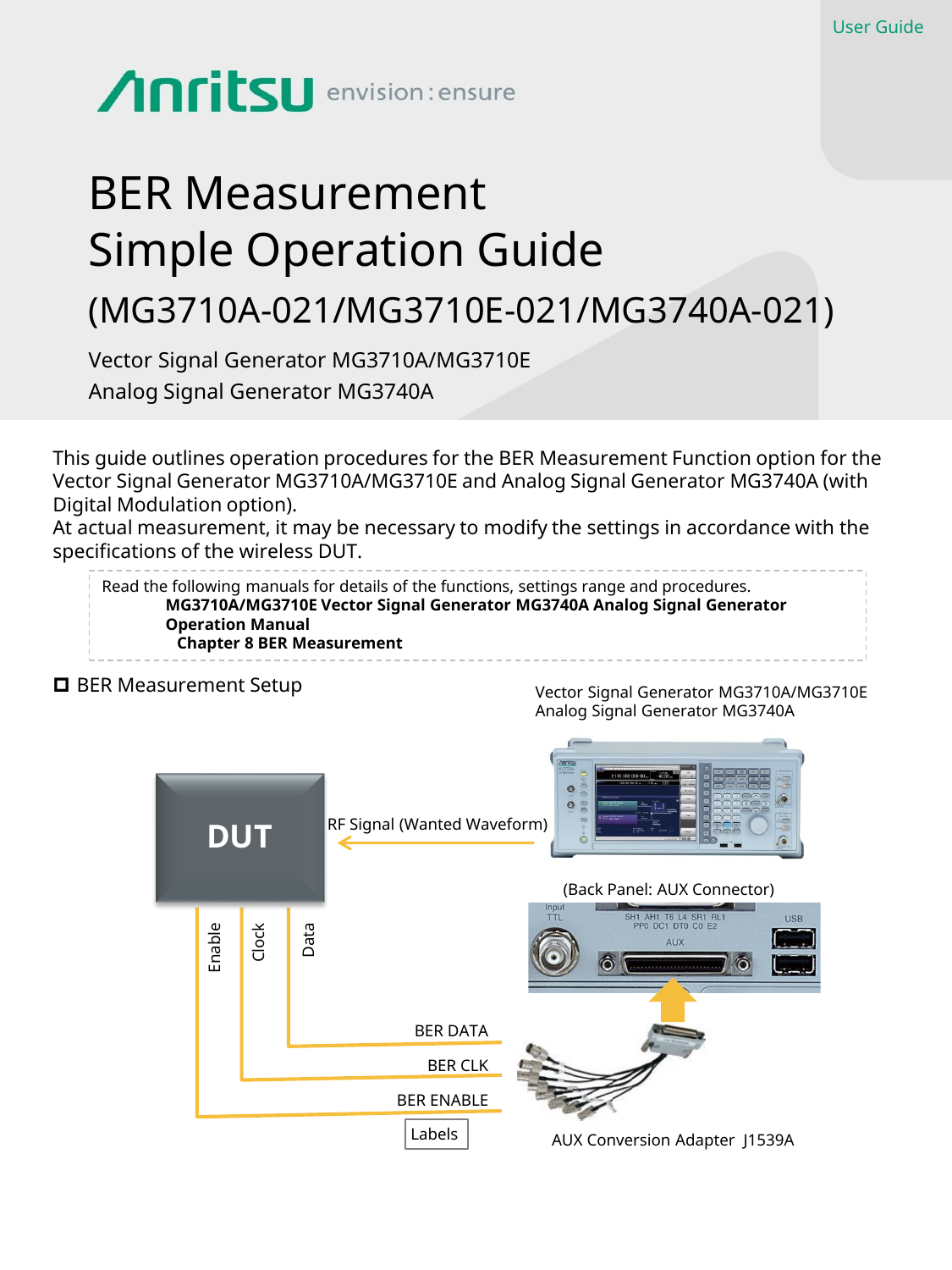

DUT in synchrony with the clock **Falling** edge, the BER measurement is counted at the clock **Rising** edge.

Use an oscilloscope to confirm the data and clock output from the DUT.